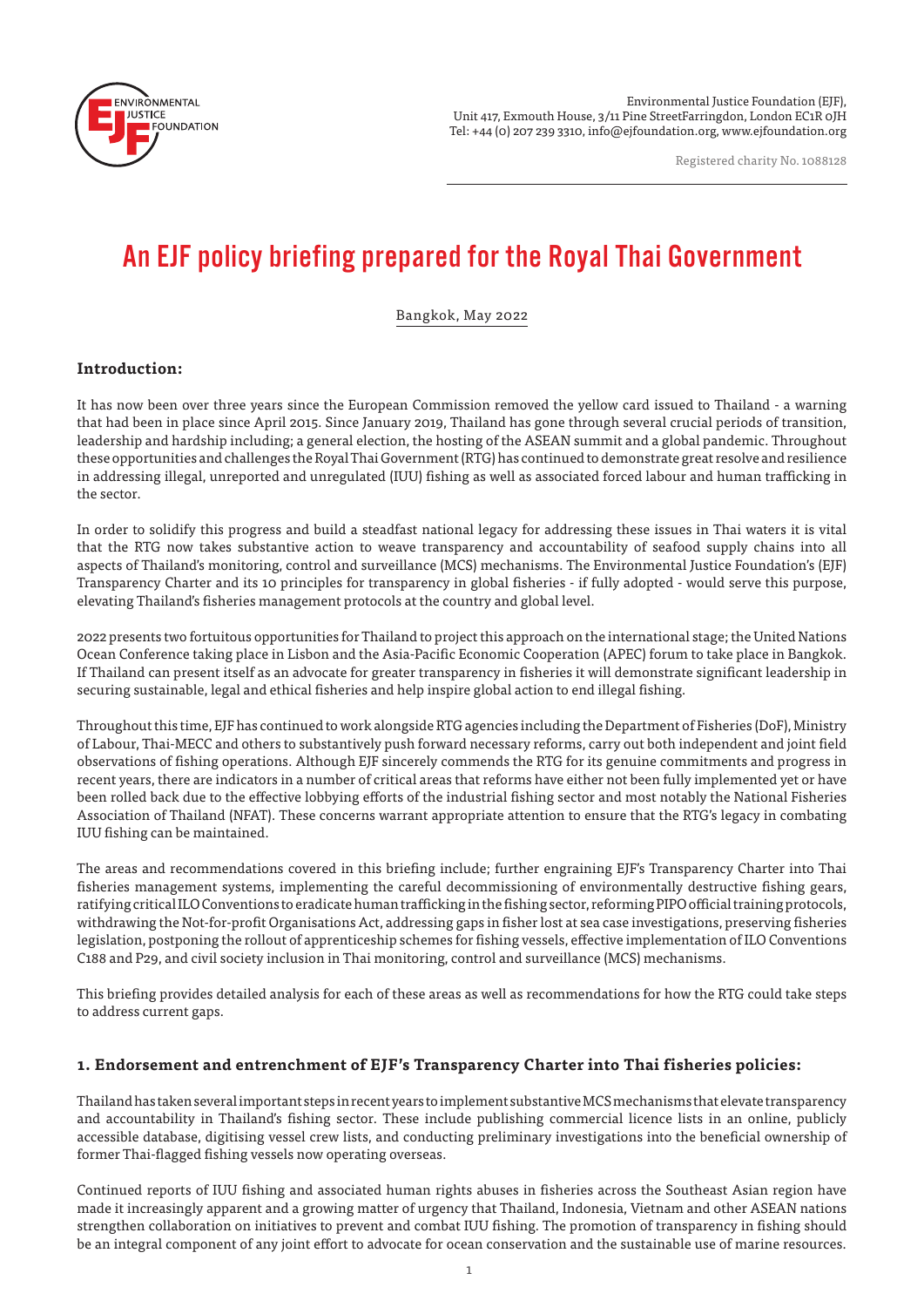Robust regional cooperation can prevent the creation of so-called 'ports of convenience' that allow IUU fishing operators to continue exploiting marine resources at the expense of regional marine security and sustainable fisheries.

The APEC forum provides one such conduit for Thailand to demonstrate its leadership in promoting greater transparency and cooperation in addressing the facilitating factors for IUU fishing across the region. A white paper titled "Assessment of Impacts of Illegal, Unreported and Unregulated (IUU) Fishing in the Asia-Pacific" has already identified IUU fishing as one of the main collective threats facing APEC members since 2008.1 In addition, the "APEC Roadmap on Combating Illegal, Unreported and Unregulated (IUU) Fishing" has already been endorsed by APEC members – as well as the APEC's Ocean and Fisheries Working Group (OFWG) – in 2019.

EJF recommends that the RTG should use the opportunity of Thailand hosting APEC in late 2022 to drive these efforts further with a focus on implementing EJF's 10 principles for transparency in global fisheries into APEC activities and advocacy efforts. Many of the principles align or complement existing APEC roadmap objectives including addressing Port State Measures introduced by coastal states and improving control and surveillance mechanisms for fishing activities. EJF recommends that special attention be paid to adopting the following principles:

- **• Transparency principle 4**: Publishing punishments handed out for fisheries crimes in a publicly accessible database.
- **Transparency principle 5:** Re-introducing and enforcing a ban on at-sea trans-shipment of catch in Thai fisheries. EJF investigations have demonstrated that there is a correlation between the practice of at-sea transshipment, long periods of time at sea and continued prevalence of IUU fishing and associated labour abuses.
- **• Transparency principle 9:** Re-deployment of IUU Hunter and enforcement teams to facilitate the identification and prosecution of anyone involved in illegal, unreported and unregulated fishing.

Further steps could also be taken to address beneficial ownership of fishing vessels in the APEC region, disincentivise the use of flags of convenience, and promote the publication of vessel identities and authorisations in a centralised, digital and publicly accessible database.

#### **2. Implement the carefully managed and measured decommissioning of destructive bottom trawling vessels in Thai fisheries:**

Thailand has one of the largest fishing fleets in the world with 61,832 fishing vessels as of 2021. This is split into 10,595 commercial vessels and 51,237 small-scale vessels. Thailand's commercial fishing fleet has reduced in size by 24% since 2016. However, there are worrying signs that Thailand's fisheries have not sufficiently recovered from the previous decades of neglect and mismanagement. Part of this is due to the ongoing operation of especially destructive fishing gears - bottom trawlers - which are having a disproportionate impact on Thailand's fish populations.

There are currently 3,370 bottom trawlers, representing a third of the total commercial fleet. These vessels drag large nets either on or near the bottom of the seafloor to harvest a multitude of fish species, often with the resulting harvest being referred to as 'trash fish' - seafood which is no longer fit for human consumption but can be used to produce aquaculture feeds.

The consequence of such indiscriminate fishing is that these gears catch a high proportion of juveniles of economically important seafood species such as mackerel and squid. Worryingly, this means that these trawlers are harvesting these juveniles before they have had the chance to reproduce and replenish stocks. Studies conducted in Thailand have shown that up to 81% of trash fish can be made up of juveniles of economically valuable species.<sup>2</sup>

It is only a matter of time before such fishing practices leave vast areas of Thailand's marine ecosystems bare of any life or in such a degraded state as to have little to no economic value. In some provinces it is already too late, with trawlers having depleted catch per unit effort marine biodiversity (measured in kilograms of seafood caught per hour) by almost 90% in Thai waters since the 1960s.<sup>3</sup>

The Royal Thai Government must urgently review the practice of bottom trawling in Thailand's fisheries and consider taking measures to better monitor and restrict trawler activities whilst also ultimately prohibiting the largest and most destructive vessels entirely. EJF recommends that a carefully structured and phased approach is deployed which targets the largest pair trawling vessels first.

## **3. Ratify ILO Conventions C87 & C98 and reform national labour legislation – in particular the Labour Relations Act (LRA) to allow the freedom of association for migrant workers:**

EJF firmly believes - along with a number of other international organisations and institutions - that the ratification of International Labour Organisation's (ILO) Conventions C87 - 'Freedom of Association and Protection of the Right to Organise' and C98 - 'Right to Organise and Collective Bargaining' - remain the most substantive reforms available to the RTG to effectively tackle forced labour and human trafficking in the fisheries sector.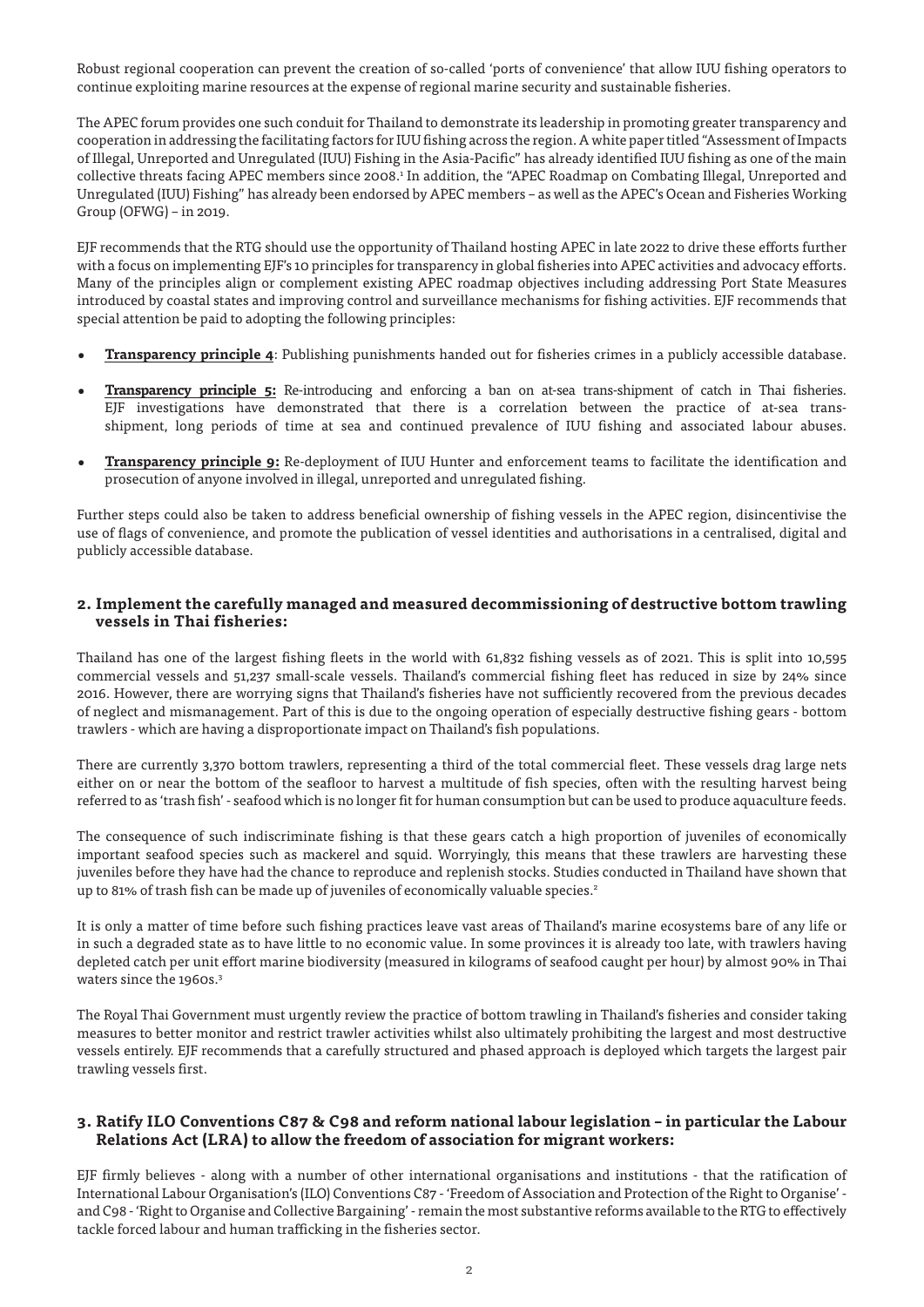Without adequate protections of workers' fundamental rights, fishers and ultimately all migrant labourers in Thailand will remain vulnerable to forced labour, human trafficking and slavery. These two Conventions would remove this structural vulnerability by granting them freedom of association and the right to collective bargaining. They would also empower migrants to challenge cases of labour exploitation themselves. EJF is encouraged by the MoL's ongoing discussions around C98 but feels strongly that these two Conventions can only serve their purpose if implemented together.

Ratifications would be dependent on amendments to sections 88 and 101 of the Labour Relations Act, B.E. 2518 (1975) which limit freedom of association and right to collective bargaining to Thai nationals only.

Any effort to reform domestic legislation and move towards ILO ratifications should be carried out in close coordination with Thai and migrant worker organisations to ensure reforms are appropriate and the process is inclusive. All reforms should be streamlined to safeguard the rights of migrant workers whilst incorporating a victim-centred approach.

Such a progressive improvement in migrant worker rights protection by the RTG would seek to provide migrant workers with the same freedoms enjoyed by domestic workers and help showcase Thailand as an international leader in tackling human trafficking.

#### **4. Institutionalising competent officer training at PIPO centres:**

One of the most pressing concerns affecting the day to day MCS of Thai fisheries is the lack of consistent implementation of fisheries laws and regulations by 'Port in Port out' (PIPO) officials. For example, EJF is aware that Flying Inspection Team (FIT) PIPO performance scores for January 2022 showed an overall deteriorating trend, especially in regard to scores for Department of Labour Protection and Welfare, and DoF officials. This issue is especially pertinent as PIPO centres have recently had their roles and responsibilities expanded to encompass both domestic and foreign vessel inspections and will soon be rebranded as Port Security Control Centres (PSCCs).

The RTG should set about implementing a dedicated and coherent training course and curriculum to be completed by prospective and current PIPO, fisheries and labour officials. Training should include elements of theory, workshops, case studies as well as guest lectures by experts from relevant sectors such as civil society. Real-world field training should be incorporated as much as possible and officials should only be able to begin their assignment once they have passed a final exam. Short refresher courses for officials should be conducted periodically.

These measures are vital in ensuring that crucial knowledge and skills in identifying potential IUU fishing infractions or human rights abuses are reinforced and retained.

As part of this institutionalisation it is vital that there is adequate independent oversight that can accurately monitor the effectiveness and performance of PIPO centres over time. The recently reinstated IUU Hunter should be given such a mandate, ensuring that officials retain vital knowledge about inspection protocols. It is vital that such inspections are conducted unannounced as to provide oversight authorities the clearest indication possible of any underlying issues.

Without the timely and substantive rollout of long-term training programmes for PIPO officials, the RTG and associated agencies risk losing essential knowledge and expertise in identifying and investigating both IUU fishing and human rights abuses in the fishing industry. Such a system would demonstrate the ongoing commitment by the Thai authorities to ensure the continued longevity and effectiveness of Thailand's MCS mechanisms.

## **5. Withdraw the Not-for-profit Organisations Act:**

In January 2022, the Thai Cabinet approved in principle a draft law proposed by the Office of the Council of State, entitled the Draft Act on the Operations of Not-for-Profit Organizations (NPO) - hereby referred to as the 'Act'. Although amendments to the Act have been made, a number of concerning elements remain. In its current form, the Act places undue restrictions on the rights to freedom of association and associated human rights of civil society and NPO operations in Thailand. These include prohibition of NPO activities, disproportionate penalties for violations, and undue reporting and disclosure requirements for NPOs and over use of foreign funds.

EJF remains concerned that the Act - in its current form - will thwart recent progress made towards combating IUU fishing as well as forced labour and human trafficking in Thailand's fisheries. For example, small-scale fishing associations or civil society organisations working on sustainable fishing practices which alert the authorities to potential illegal fishing within protected areas could be targeted by this Act by the perpetrators.

Such limitations not only put at risk the future integrity of thousands of domestic, foreign and international NPOs which are advancing the promotion and protection of environmental and human rights in Thailand and the region, but subsequently have serious adverse impacts on millions of Thais who benefit from these activities.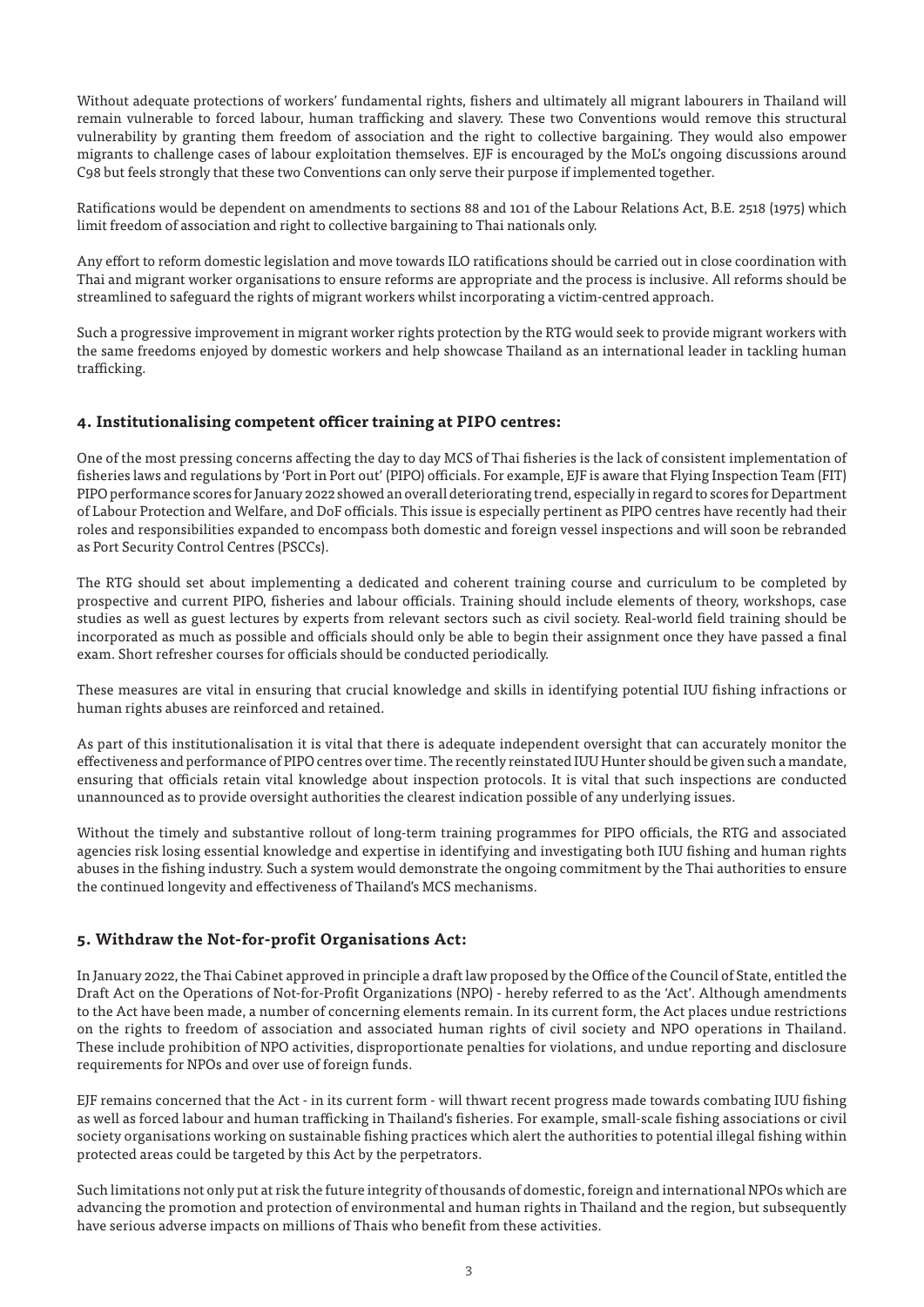The unclear implications of the Draft Act further jeopardise Thailand's status as a regional hub for civil society and the international community in Southeast Asia. EJF recommends that the Act be fully withdrawn. Any future legislation designed to regulate Thai civil society or NPO operations in the country should be undertaken with fully participatory and consultative procedures in place. A core principle that should be enshrined in any future legislation should be the promotion and protection of freedom of association with registration processes continuing to be voluntary.

#### **6. Fishers lost at sea:**

EJF and Thai CSOs first raised the issue of fishers lost at sea to the DoF and Thai-MECC in 2019. In 2020, 121 fishermen lost their lives falling overboard from Thai fishing vessels. In 2021, 109 fishers were lost. This is compared to 13 cases in all of the fiscal year 2018 and 29 in 2019.<sup>4</sup> As of May 2022 a universal standard operating procedure (SOP) for the investigation of man overboard cases has still not been introduced.

EJF continues to hear reports from local CSOs of cases not being properly investigated by the authorities. Without such a universal investigation regime in place, it is difficult to determine if cases are accidental or occurred in more malicious circumstances. In some cases, fishers were also not compensated correctly through the Workmen's Compensation Fund.

EJF urges the RTG to urgently address this gap in SOPs for the investigation of man overboard cases. Such a SOP should be compatible with existing search and rescue procedures and emphasise the need to conduct thorough, victim-centred investigation protocols to determine the true cause of man overboard incidents. Any investigation should follow the guidelines set out in the IMO's Casualty Investigation Code.<sup>5</sup> These procedures should be consulted on with the Royal Thai Navy and other relevant agencies, with operational detail added as required. THAI-MECC and DoF should invite key NGO and CSO stakeholders to provide their inputs for the drafting of this SOP as part of a participatory approach. EJF has drafted a set of high-level SOP procedures for consideration. This is available upon request.

## **7. Preserve fisheries laws in order to prevent illegal, unreported and unregulated (IUU) fishing:**

Since the removal of the yellow card in January 2019 there have been a number of legislative amendments and proposals made to Thai fisheries regulations that have or risk restricting the transparent scrutiny of Thai fishing activities and labour conditions onboard vessels. Several of these seek to weaken the current Fisheries Act, B.E. 2558 (2015) in critical areas. These amendments have been driven primarily by lobbying efforts by the National Fisheries Association of Thailand (NFAT).<sup>6/7</sup>

Amendments range from permitting at-sea crew transfers and at-sea trans-shipment of seafood catch between fishing vessels, removing the requirement that vessel operators fill in fishing coordinates in vessel logbooks, and extending the allowable number of fishing days per trip. EJF has recorded a number of successful amendments to fisheries regulations since the removal of the yellow card which can be argued to benefit the commercial fishing sector, restrict transparency in fisheries and reduce the ability of management agencies to scrutinise living and working conditions on board fishing vessels.

As of May 2022 there are two new draft Fisheries Acts proposed by different political parties. Several of NFAT's policy recommendations are included such as reintroducing the opaque practice of at-sea trans-shipment of seafood. EJF's own investigations in Thailand and in East Asia have established a correlation between this practice and both IUU fishing and human rights abuses.

Drafts for a Fisheries Fund Act, National Fisheries Council Act, and Establishing of Aquatic Marine Department Act are also under parliamentary review. These drafts provide an opportunity for Thailand to both preserve existing regulations as well as to elevate these in line with international standards. EJF urges the RTG to ensure any future legislative consultation is conducted with full participation of all concerned stakeholders including civil society, the artisanal fishing sector and worker representative organisations.

# **8. Postpone young apprenticeship schemes for fishing vessels:**

In March 2020, the Ministry of Labour issued a new Ministerial Regulation concerning Labour Protection in Sea Fishery Work B.E.2565 (2022) which allows children under the age of 18 years old but over 16 years old to work onboard fishing vessels as apprentices.

Under the regulation, every commercial vessel will be allowed to recruit one apprentice. This individual must be a relative of the vessel owner or captain, may only work during daylight hours and hold a training certificate. EJF remains concerned about the future implementation of this regulation due to notable examples in recent years of poor living and working conditions onboard Thai fishing vessels as well as high rates of fishers lost at sea in 2020 and 2021.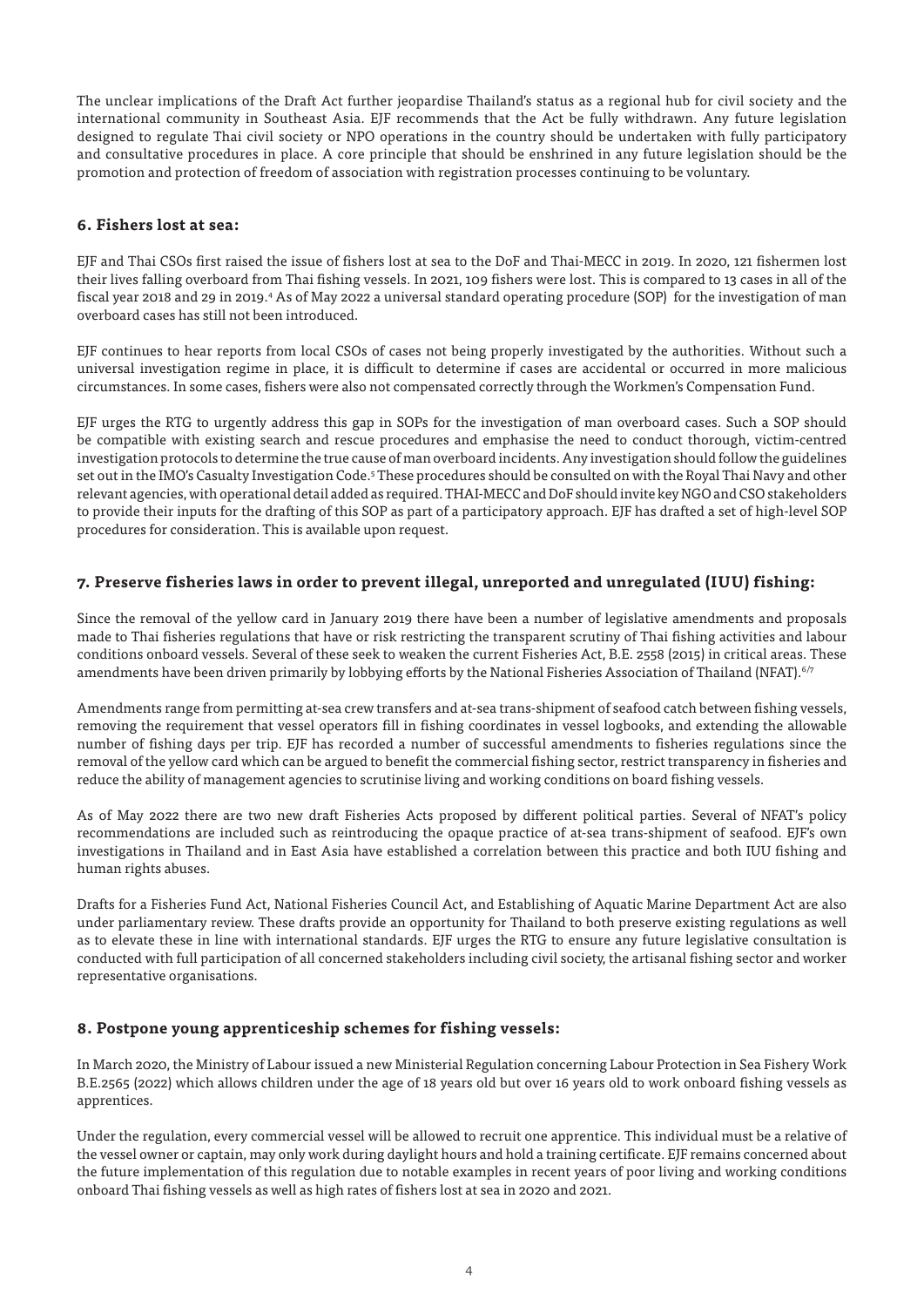The regulation lacks integral supporting protection and monitoring mechanisms to facilitate the identification, verification and investigation of apprenticeships. PIPO centres are already struggling to implement consistent and robust forced labour or human trafficking victim identification protocols for regular workers. Until such case identifications and investigations improve, the introduction of under 18 year old apprentices should be postponed.

Thailand has always paid great attention to the protection of children with this reflected in the ratification of the ILO's Worst Forms of Child Labour Convention, 1999 (No. 182), Minimum Age Convention, 1973 (No. 138) and United Nations Convention on the Rights of the Child (CRC). Numerous examples of domestic legislation such as the Labour Protection Act B.E. 2541 (1998) all seek to provide children with the protections they need against child labour.

This latest Ministerial Regulation therefore conflicts with existing stances on child protections and could put Thailand's reputation as an international seafood market leader at risk. This is because most seafood industry codes of conduct do not allow under 18 year old workers in their supply chains. Seafood buyers in important seafood markets such as the European Union and the United States may not be willing to accept the risk of purchasing seafood product from Thailand potentially tainted by unethical child labour.

# **9. Effectively enforce Work in Fishing Convention and Forced Labour Protocol - particularly eliminate force labour indicators in fishing practices:**

In the last five years, Thailand has ratified a number of important international labour treaties including the ILO's 'Work in Fishing' Convention, No. 188 (C188) and the Forced Labour Protocol (P29). These are important steps that Thailand has taken to demonstrate to the international community of its commitment to combat human rights abuses and human trafficking in the fishing sector. However, there continue to be issues with the implementation of both of these Conventions, limiting their effectiveness in identifying and resolving such cases.

#### **• Work in Fishing Convention No. 188 (C188):**

EJF field investigations and a number of research studies by other organisations in recent years reveal several gaps in the implementation of C188 into Thai legislation. The ILO Committee of Experts on the Application of Conventions and Recommendations (CEACR) published a Direct Request Letter for the 110th Session of the International Labour Conference highlighting the need to strengthen areas such as occupational safety and health and accident prevention, worker protections in cases of work-related sickness, injury or death and social security coverage.<sup>8</sup>

The Migrant Working Group (MWG) and partners also recently published a shadow report for this study, sharing similar concerns from their own field observations over the impacts of Covid-19 on labour protections in fisheries work, complaint lodging procedures, and fishers lost at-sea.<sup>9</sup>

## **• Forced Labour Protocol (P29):**

Varying levels of understanding of what constitutes forced labor and/or human trafficking amongst critical labour agencies across the country pose a critical and growing challenge in victim identification, investigation and prosecution. These gaps continue to prevent Thailand from achieving robust and consistent inspections to prevent potential cases of worker abuse from going undetected across the country.

Although the Royal Thai Police has taken steps to improve frontline victim identification procedures in several Thai provinces through internal training, much more needs to be done by other core agencies including the DLPW and Department of Employment. The continued pandemic has also highlighted several other issues including an inability to screen fishers adequately for indicators of forced labour or human trafficking due to health restrictions.

Based on EJF's own field investigations, the most common abusive practices seen at ports - which are in line with the ILO's forced labour indicators – include retention of identity documents and bank ATM cards, withholding of wages, debt bondage, and restrictions of movement.